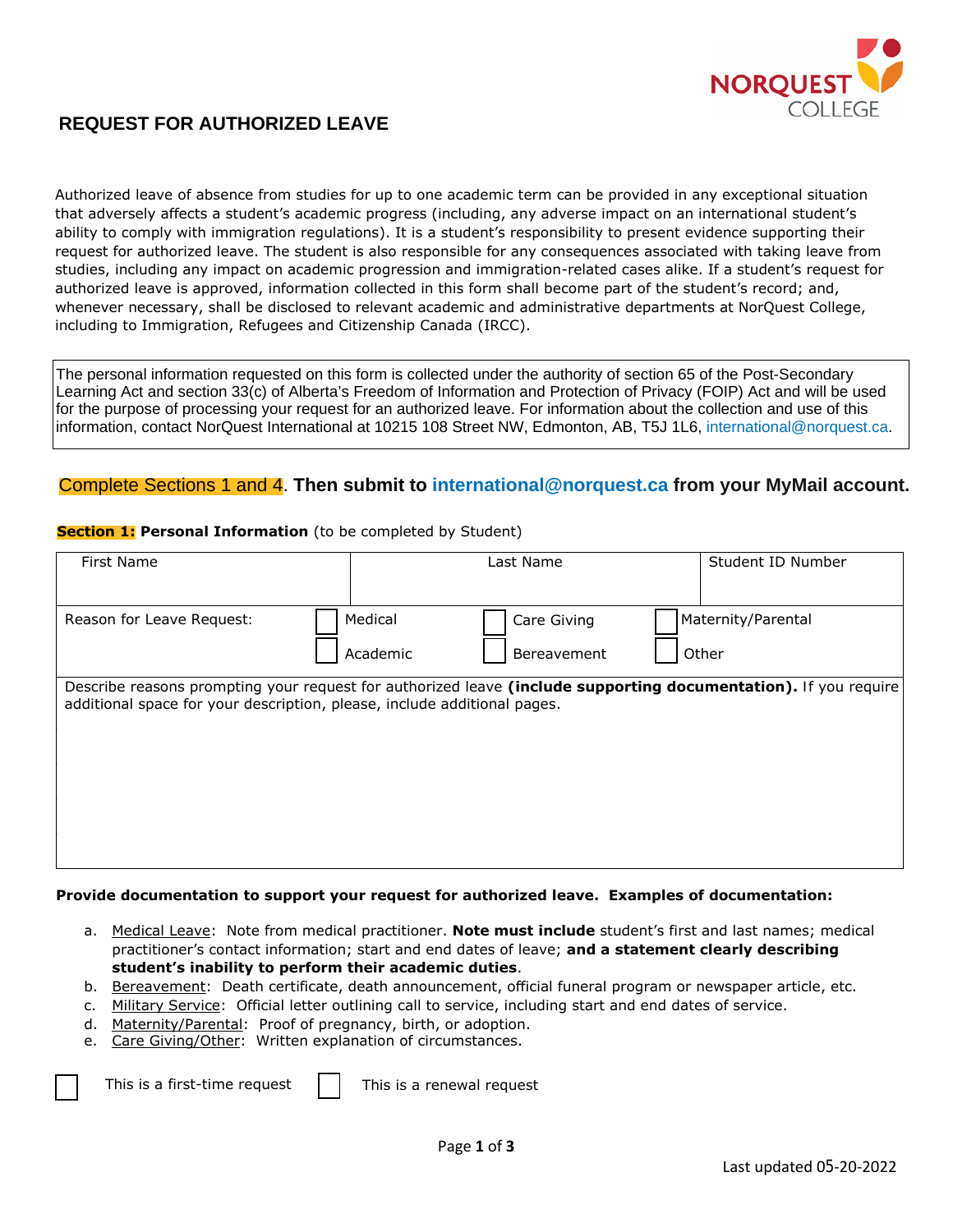#### **Exact Dates of Requested Leave**

| From: | To: |
|-------|-----|
|-------|-----|

#### **Section 2: Review Implications of Leave to Student** (to be completed by International Student Advisor/Student Navigator)



Student has discussed their need for authorized leave with a Student Navigator and/or International Student Advisor; including leave's implications on (i) progression within their program (ii) their temporary residency status (for International students).

| <b>International Student Advisor's Notes</b> regarding impact(s) of leave on temporary residency status & re-entry:                                                                                                                 |      |           |                                 |
|-------------------------------------------------------------------------------------------------------------------------------------------------------------------------------------------------------------------------------------|------|-----------|---------------------------------|
|                                                                                                                                                                                                                                     |      |           | Leave:                          |
|                                                                                                                                                                                                                                     |      |           | $\mathsf{\mathsf{J}}$ Supported |
| Check Box0                                                                                                                                                                                                                          |      |           | Not Supported                   |
| Student Navigator's Notes regarding impact(s) of leave on student's academic progression:                                                                                                                                           |      |           |                                 |
|                                                                                                                                                                                                                                     |      |           | Leave:                          |
|                                                                                                                                                                                                                                     |      |           | Supported                       |
|                                                                                                                                                                                                                                     |      |           | Not Supported                   |
| Name of International Advisor                                                                                                                                                                                                       | Date | Signature |                                 |
| Name of Student Navigator                                                                                                                                                                                                           | Date | Signature |                                 |
| The Student Navigator/International Student Advisor must sign and date this section, before forwarding this Request for Authorized<br>Leave to the Program Chair (or designate) for their review and rendering of a final decision. |      | Date      |                                 |
| <b>Section 3: Academic Review (to be completed by Program Chair or Designate)</b>                                                                                                                                                   |      |           |                                 |

Student has discussed the leave and its academic implications with Program Chair (or designate).

A Return-to-Studies plan has been discussed with student.

| Program Chair's Notes regarding the return-to-studies plan and the impact of leave on student's academic<br>progression: |             |                  |
|--------------------------------------------------------------------------------------------------------------------------|-------------|------------------|
|                                                                                                                          |             | Leave:           |
|                                                                                                                          |             | $\Box$ Supported |
|                                                                                                                          |             | Not Supported    |
|                                                                                                                          |             |                  |
| Indicate term/year the student is expected to resume studies: Select Term                                                | Select Year |                  |
| Indicate courses in which the student is advised to enroll - upon their return from leave:                               |             |                  |
|                                                                                                                          |             |                  |